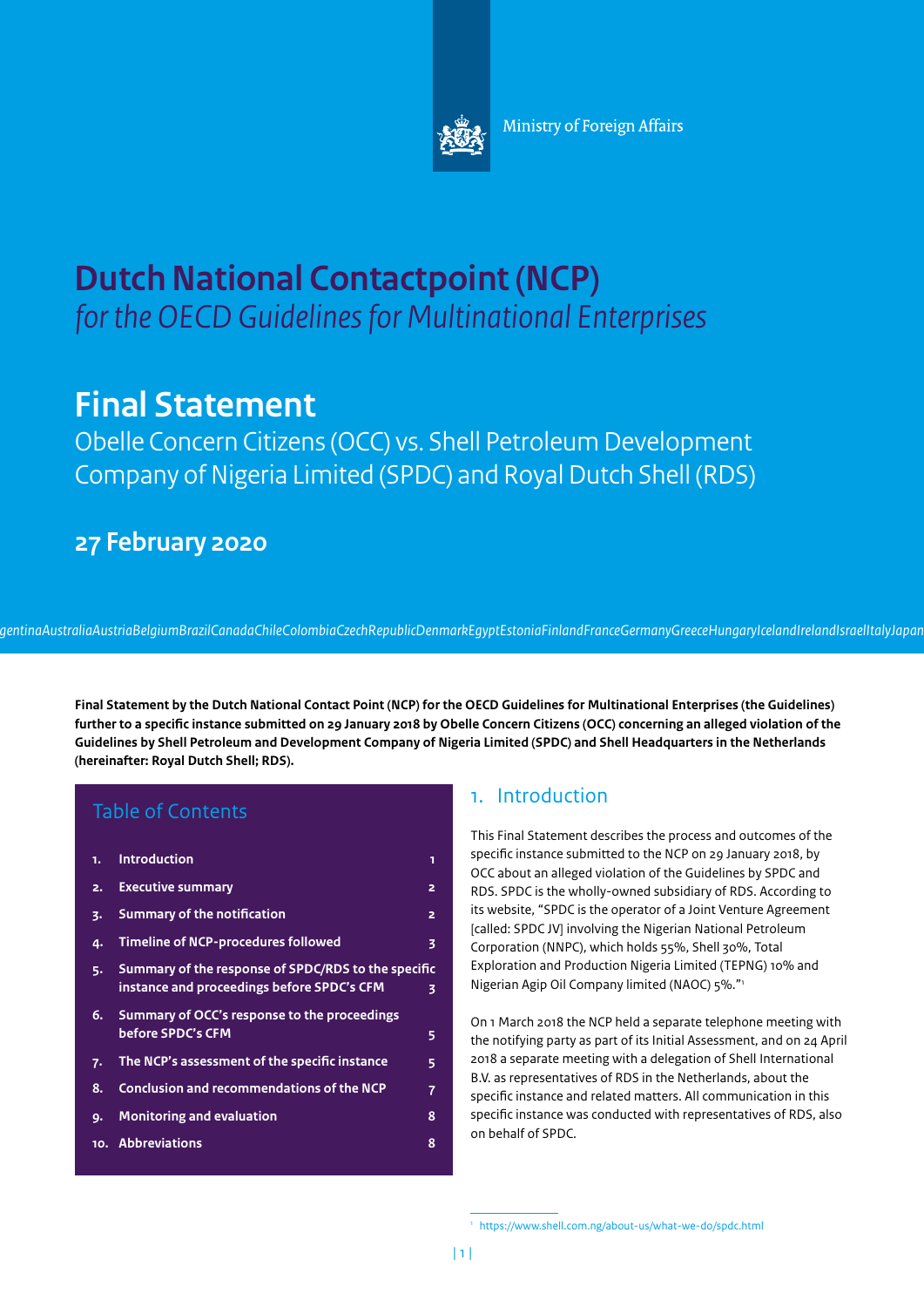<span id="page-1-0"></span>The Final Statement is based on the information received from the parties. Confidential information disclosed to the NCP in the course of this specific instance has not been used in the preparation of this Final Statement.

This Final Statement marks the completion of the procedure by the NCP.

#### 2. Executive summary

On 29 January 2018, the Dutch NCP received a notification of OCC concerning an alleged violation of the Guidelines by SPDC in Nigeria (see also Chapter 3. Summary of the Notification). As part of its Initial Assessment, the NCP held separate meetings with the parties in March and April 2018. Given the fact that SPDC had communicated it has its own grievance mechanism, the SPDC Community Feedback Mechanism (CFM) since 2012 and that OCC has never addressed this CFM with its complaints, the NCP therefore decided that the issues at stake should in the first place be handled by the grievance mechanism of SPDC itself. On the recommendation of the NCP the parties started to discuss the issues mentioned in the notification within SPDC's CFM from November 2018 onwards. In June 2019, when the parties seemed not to have been able to reach a solution within over 6 months, the NCP decided to offer its good offices in support of the ongoing dialogue in the context of the SPDC's CFM, or otherwise. Unfortunately, on 10 July 2019 SPDC rejected the good offices of the NCP. The NCP regrets this and has made recommendations in this Final Statement about the handling of complaints in line with the relevant requirements set out in the OECD Guidelines and United Nations Guiding Principles on Business and Human Rights (UNGPs). The NCP has also recommended that RDS, as parent company, should use its leverage to safeguard a fruitful outcome of this process (see also Chapter 8. Conclusions and Recommendations of the NCP).

### 3. Summary of the notification

On 29 January 2018, the Dutch NCP received a notification of OCC concerning an alleged violation of the OECD Guidelines by SPDC in Nigeria. In this final statement, the NCP does not express an opinion on the accuracy of the statements made by the notifying parties. The initial decision to further examine this specific instance was not based on substantive research or fact-finding, nor did it represent any judgment as to whether or not SPDC/RDS had violated the Guidelines.

The notification of the specific instance with respect to SPDC can be summarised as follows:

The notification concerns alleged non-observance of the following chapters of the OECD Guidelines, version 1991, 2000 and 2011: Concepts and Principles (Chapter I), General Policies (II), Disclosure (III), Human Rights (IV), Employment and Industrial Relations (V) and Environment (VI).

OCC based its claim regarding non-observance of the OECD Guidelines on the following allegations:

- In February 1998, there was a gas fire eruption that emanated from SPDC East's well 4 at Obelle, Rivers State Niger Delta, Nigeria, that leaked its associated gas into farmland and the environment. This impacted more than twenty-one hectares of arable land and caused several severe environmental hazards to the Obelle Clan. It took SPDC several weeks to intervene and several more weeks before the fire was put out. The resulting chemicals added to the community aquifer in attempt to control the fire, as well as subsequent non-stop gas flaring and occasional oil spillages, have significantly impacted the Obelle people's land, natural resources and livelihoods. Those impacts continue to date and as a result there is inadequate food production, health impacts and the increased marginalization of the Obelle people.
- The source of drinking water available to Obelle people has long been polluted by the activities of SPDC occasioned by the non-stop gas flaring units. Farm production has reduced to 1/10<sup>th</sup> of what it used to be, income from farming which is the main source of income of the people no longer has the value for sustaining the people. This has led to a high level of poverty and deprivation. Life expectancy has reduced to forty years.
- The environmental impact assessment and the Geo-physical/ technical study that was carried out during and immediately after the gas fire, was done without any consultation or meaningful engagement with members of the community leadership. There has not been any meaningful consultation over the impacts experienced to date, with no impact assessment reports or mitigation plans shared with the Obelle people.
- The Obelle community has suffered without any compensation, even the community and local people's farm produce were not compensated. No alternative drinking water, social infrastructure, employment, scholarships or training were offered as a remedy.
- Nigeria's National Assembly passed the Nigeria Content Development and Monitoring Board Act 2010, which allowed the affected Communities some percentage of personnel to work in the Companies domiciled within it. This law has neither been implemented nor obeyed by SPDC. No indigenous person of Obelle has ever been employed by SPDC since it began operating in Obelle in 1963.

#### **The complainants request of SPDC and RDS:**

- 1. to commit to employing qualified indigenous people of Obelle and if they are not considered qualified, provide capacity development training;
- 2. the acceptance of the recommended community liaison officers;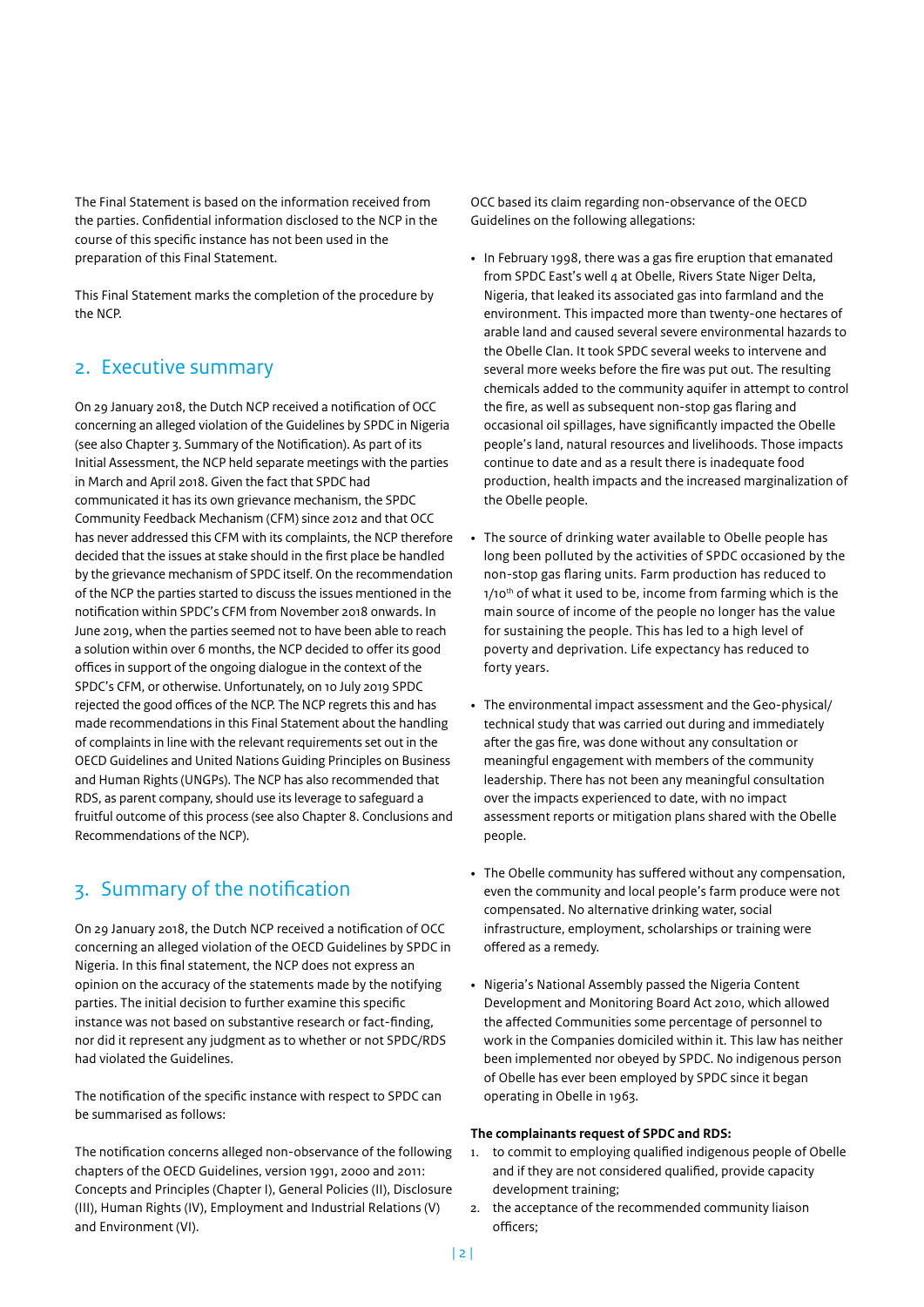- <span id="page-2-0"></span>3. the implementation of the recommendations of the Environmental Impacts Assessment team of the 1998 wild fire to mitigate the adverse social and environmental impacts being experienced in Obelle;
- 4. compensation provided to the Obelle people who suffered environmental and social impacts from the 1998 wild fire;
- 5. a continuous supply of portable drinking water;
- 6. the establishment of oriented programs and scholarships;
- 7. the full implementation of the Nigeria Content Development and Monitoring Board Act 2010;
- 8. publication of the Environmental Impact Assessment and the geo- physical/technical study of the 1998 wild fire;
- 9. renovation and equipping of the Obelle Health Center.

### 4. Timeline of NCP-procedures followed

On 29 January 2018, OCC notified the Dutch NCP of a specific instance regarding an alleged violation of the OECD Guidelines for Multinational Enterprises versions 1991, 2000 and 2011 by SPDC in Nigeria.

On 1 March 2018 the NCP held a separate telephone meeting with the notifying party as part of its Initial Assessment, and on 24 April 2018 a separate meeting with a delegation of Shell International B.V. as representative of RDS in the Netherlands, about the specific instance and related matters.

The events in question occurred in 1998. From the notification, the NCP was unable to determine whether or which actions were taken by OCC to make the complaint known to SPDC in the period between 1998 and 2018. SPDC stated that since 2012 a Community Feedback Mechanism (CFM) has been in place, which has further been expanded in 2015, where reports such as these can be submitted.

On 17 July 2018 the NCP decided to give the parties the opportunity to process the complaints through SPDC's CFM, based on the meetings and the provided additional information. The NCP placed a [news item on its website](https://www.oecdguidelines.nl/notifications/news/2018/07/18/news-from-the-dutch-ncp-about-an-alleged-violation-of-the-oecd-guidelines) about the suspension of this specific instance. In August 2018 OCC submitted its notification to SPDC's CFM.

In November 2018 a dialogue was initiated and parties expressed their intention to continue this dialogue until a solution has been reached. After that, the NCP has been informed that several meetings had taken place, but that until now no agreement on the outstanding issues has been reached.

In May 2019 the NCP has resumed the case in order to encourage parties to proactively follow up on their intentions to achieve a solution on the issues mentioned in the notification. The NCP drafted a draft Initial Assessment in which it expressed that it was of the opinion that this specific instance merited further consideration. Taking into account the fact that the parties had started to discuss the matters raised in this specific instance in the

context of the SPDC's CFM, the NCP recommended OCC and SPDC to continue the dialogue within that framework with the aim of achieving an agreement on the matters raised in this specific instance.

The NCP offered its good offices to help the parties resolve the outstanding matters, if and in so far as agreed by both parties, in support of the ongoing dialogue in the context of the SPDC's CFM, or otherwise. The NCP thereby intended to promote the effective handling of complaints, compatible with the OECD Guidelines, in a manner that is impartial, predictable, equitable and transparent.

On 4 June the draft Initial Assessment was sent to the parties, in conformity with the Dutch NCP's procedure, inviting them to respond to it in writing within two weeks. The NCP received comments from both parties, which have been summarised in this Final Statement. On 8 July 2019 OCC accepted the good offices of the NCP. On 10 July 2019 SPDC, which holds a 30% stake in the SPDC JV, has stated that it does not have the support of its joint venture partners to proceed to mediation facilitated by the good offices of the NCP. As the NCP's good offices have not been accepted by both parties, the NCP has decided in this specific instance not to publish a separate Initial Assessment but to close this procedure with a Final Statement.

The next chapter, chapter 4, outlines the response of SPDC/RDS to the specific instance and the proceedings before SPDC's CFM from November 2018 onwards. Subsequently, chapter 5 summarises the response of OCC to the proceedings before SPDC's CFM after November 2018. In chapter 6, "The NCP's assessment of the specific instance", a further explanation of the background of the NCP's considerations and decisions is given. Finally, chapter 7 covers the NCP's conclusions and recommendations and chapter 8 explains that within a year time an evaluation of this specific instance will follow.

### 5. Summary of the response of SPDC/RDS to the specific instance and proceedings before SPDC's CFM

This chapter summarises the response of SPDC/RDS to the specific instance and the proceedings before SPDC's CFM as grievance mechanism. The response is structured around the several requests brought forward by OCC in the specific instance. The NCP does not take a position on the views expressed in this chapter.

Following the proposal of the NCP of 17 July 2018, OCC submitted its original NCP notification, dated 28 January 2018, in the form of a complaint to SPDC's CFM on 8 August 2018. In November 2018 a dialogue has been initiated within the framework of SPDC's CFM. Several meetings with OCC have been held since SPDC received their complaints in August 2018.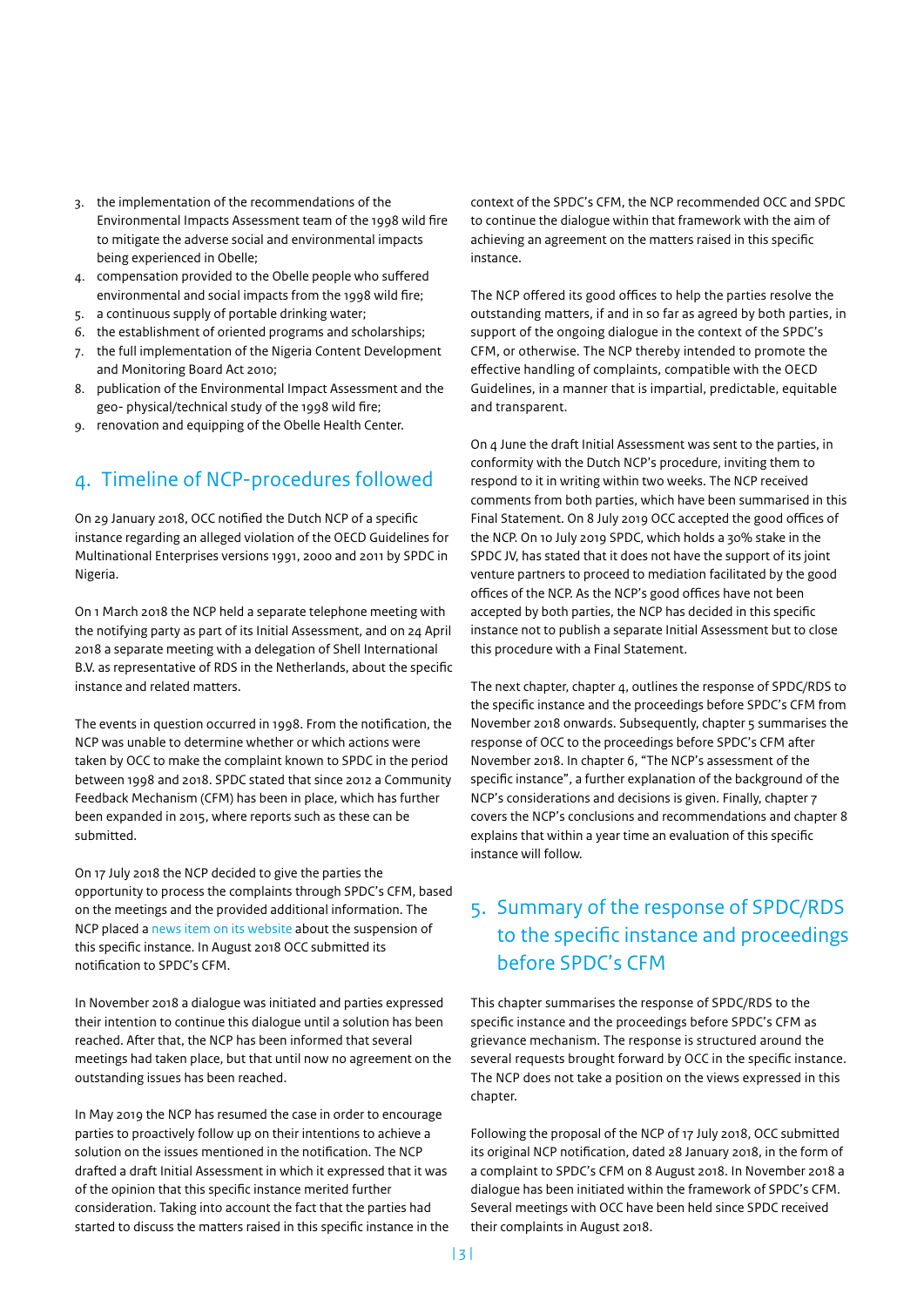According to SPDC the following issues have been discussed within the framework of the CFM, and reflect SPDC's response to the issues raised in the specific instance:

1. *"To commit to employing qualified indigenous people of Obelle and if they are not considered qualified, provide capacity development training"*

SPDC's response: SPDC JV's employment policy is a transparent, equal opportunity one, in line with Nigerian law, and provides opportunity to qualified people from all over the country, including member of the Community, to compete for available vacancies of skilled workers through an open and transparent process. Employment is based on qualification, irrespective of the community of origin. Employment opportunities are advertised in major national newspapers. To promote community participation, notices of employment opportunities are sent to host communities, encouraging qualified indigenes to apply. In addition, SPDC specifically targets community indigenes, particularly in the semi- skilled and unskilled aspects of our operations, where it reserves certain positions. Additionally, SPDC gives all the contracts for its social investment projects in the Community to indigenes of the Community.

- 2. *"The acceptance of the recommended community liaison officers"*  SPDC's response: SPDC will not be able to accede to this request as it will amount to breaching its employment policy. SPDC employs successful candidates at qualifying interviews who are found to be capable of carrying out business activities on its behalf.
- 3. *"Publication of the Environmental Impact Assessment and the geo- physical/technical study of the 1998 wild fire" and "the implementation of the recommendations of the Environmental Impacts Assessment team of the 1998 wild fire to mitigate the adverse social and environmental impacts being experienced in Obelle"* SPDC's response: According to available records, the SPDC JV responded professionally to the 1998 Well Fire incident, including killing the well. Furthermore, in 2016, SPDC conducted an Environmental Evaluation Study (EES) of its facility in the community and found that the Community was not contaminated by the operational activities of the SPDC JV. The report of the evaluation was submitted to and has been approved by the Oil Industry Regulator; the Department of Petroleum Resources (DPR). Also, at the request of the Community, SPDC and the community held a meeting with Prof. Winston Bell-Gam, who carried out the post impact assessment of the community after the incident in 1998<sup>2</sup>. Prof. Winston Bell-Gam was contracted by SPDC to carry out the geophysical and post impact assessment of the gas leak in 1998. He confirmed that the post incident investigations of the Obelle Well fire incident indicated no contamination of the environment by the incident and that there is no outstanding recommendation resulting from the study conducted by him.
- 4. *"Compensation provided to the Obelle people who suffered environmental and social impacts from the 1998 wild fire"* SPDC's Response: SPDC JV is not liable to pay compensation as demanded, in the light of Prof. Winston Bell-Gam's findings that no chemical was injected into the soil/aquifer to kill the gas well, as the only substance injected into the Well was sodium chloride (salt). Professor. Bell-Gam pointed out that both vegetation and ants were flourishing even while the investigation was ongoing. There is also no evidence a chemical of any sort having been injected into the aquifer of the community as a result of the incident. To buttress this fact, the findings of an inspection carried out in the Community in 2016 showed no pollution or contamination to the fauna, flora and aquifer of the Community.
- 5. *"A continuous supply of portable drinking water"* SPDC's response: There is no evidence to show that the water in the Community is contaminated, according to the said 2016 EES report.
- 6. *"The establishment of oriented programs and scholarships"* SPCD's response: SPDC is the operator of the SPDC JV and therefore, cannot commit to training Obelle people in the area of operation in the Obelle field, which is a jointly owned oil field. All actions in the area of operations are taken jointly by the SPDC JV, and SPDC is not permitted to undertake any action not sanctioned by the SPDC JV. Notwithstanding, SPDC funds community skill acquisition programmes for its host communities, including Obelle. SPDC states that SPDC JV has provided scholarships to more than 299 indigenes of the Community at all levels: primary, secondary and university. Furthermore, SPDC has implemented several social development projects in the Obelle Community.
- 7. *"The full implementation of the Nigeria Content Development and Monitoring Board Act 2010"* SPDC's response: SPDC JV is compliant with the 2010 NCD Act and has won many awards in this respect, including one from the Nigerian Content Development Board (the regulator) itself. SPDC JV is ready to defend its processes before the regulator.
- 8. *"Renovation and equipping of the Obelle Health Center"*  SPDC's response: The General Memorandum of Understanding between SPDC and the Community contains the mechanism for the making and reaching agreement on request of this nature.
- 9. *"SPDC to conduct medical health assessment status of Obelle people"* SPDC's response: There is no evidence to suggest that there is any basis for the requested assessment. During the meetings with Prof. Winston Bell-Gam it was stated that the allegation of medical health status of Obelle indigenes resulting from the incidence could not be substantiated. In addition, the findings of the said 2016 EES inspection report indicate that the operations of SPDC in the Obelle Community are carried out within the limits allowed by law and do not pose a health risk to the lives of the residents of the Obelle Community.

<sup>&</sup>lt;sup>2</sup> Prof. Winston Bell-Gam, Cranfield University, Town Country Planning (Ph.D)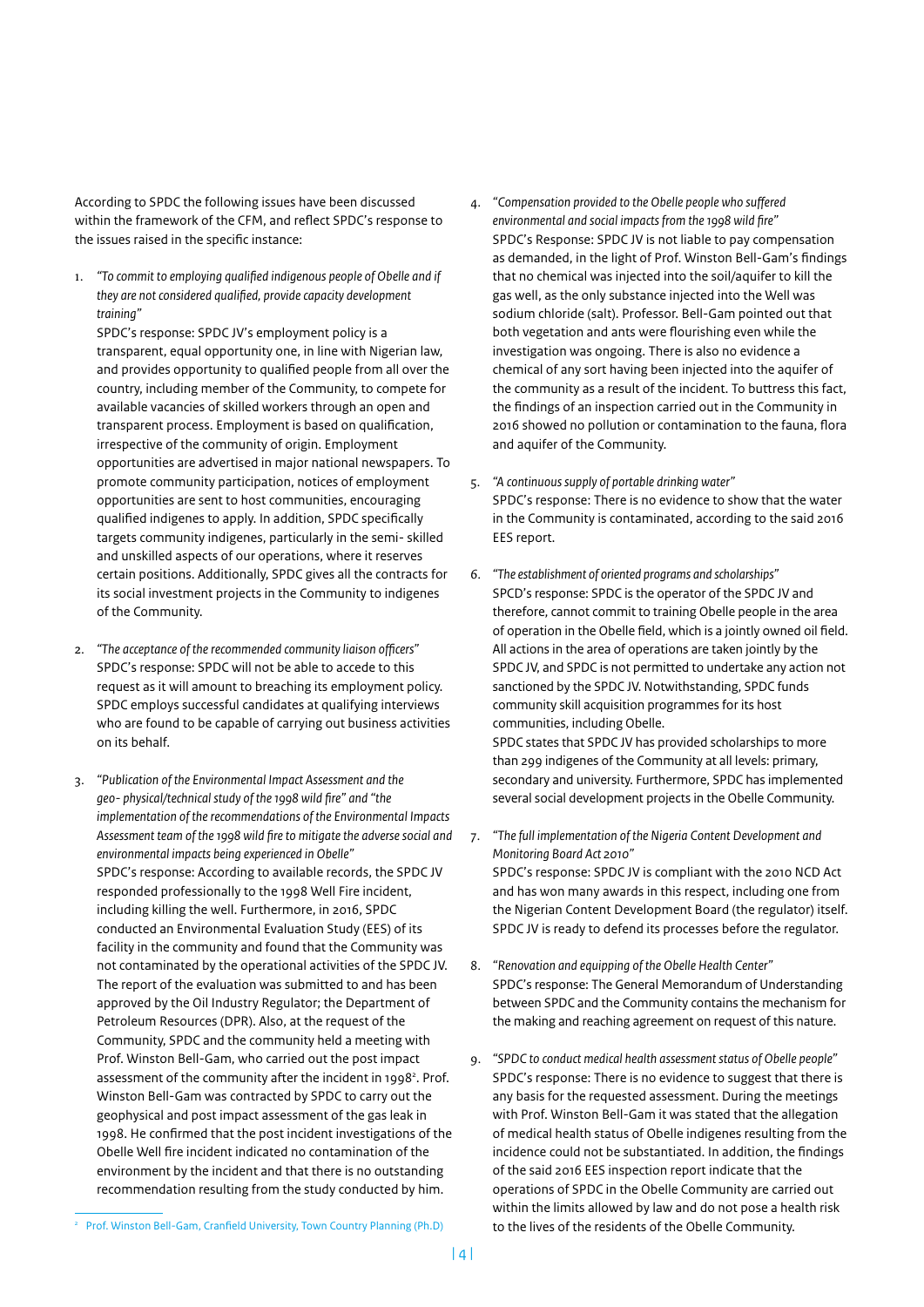<span id="page-4-0"></span>10. *"SPDC to commit to respecting the OECD guidelines and the United Nations Guiding Principles on Business and Human rights"*  SPDC's response: SPDC remains committed as always to respecting applicable guidelines and policies including the OECD guidelines and the United Nations Guiding Principles on Business and Human rights.

SPDC stated that it has been engaging the community and remains committed to engagements to the satisfaction of both parties, subject to constraints imposed by law. In response to this NCP notification, SPDC which holds a 30% stake in the SPDC JV, has stated that it does not have the support of its joint venture partners to proceed with a mediation facilitated by the NCP. As a result, according to SPDC, it is unable to accept the good offices of the NCP. SPDC states that it of course will continue its engagement with the Obelle Community and its other neighbours as part of its ongoing normal business.

### 6. Summary of OCC's response to the proceedings before SPDC's CFM

The previous chapter summarised, amongst others, the response of SPDC/RDS to the proceedings before SPDC's CFM as grievance mechanism. This chapter covers the response of OCC to the proceedings before SPDC's CFM. The NCP does not take a position on the views expressed in this chapter.

As mentioned before, OCC and SPDC held several meetings within SPDC's CFM between November 2018 and July 2019. OCC notified the NCP several times on its findings about the dialogue with SPDC, which can be summarised as follows.

Overall, OCC reported a general lack of trust between the parties and mistrust of the good faith attitude of SPDC. OCC noted a disagreement concerning the content of the minutes of the several meetings within SPDC's CFM, caused by the different views and positions between the parties. According to OCC, it "requested recording of our meetings as to help correct ambiguities from minutes of meetings. It was vehemently opposed by SPDC" (dated: 8 July 2019). Furthermore "In a bid to dialogue and resolve this matter, we moved on however, it is becoming clearer that SPDC is not sincere rather, defensive and deceiving. Our discussion yielded no result, nothing was offered as palliative, other issues disregarded after their initial response. No agreement on all the issues by both parties; SPDC is only acting smart."

Additionally, according to OCC there was a lack of transparency and information from SPDC towards OCC. OCC requested for the environmental report of Prof. Bel-Gam several times. Which SPDC first stated not to be aware of and later stated not to be able to share. OCC also turned directly to RDS to request the reports. Furthermore, OCC claims not to have been consulted about the different environmental studies conducted by SPDC (both Prof. Bell-Gam's report and the more recent Environmental Evaluation

Review). OCC states that the "Obelle community has never participated, engaged or consulted in any periodic Environmental Evaluation Review (EER) of the area by either SPDC or DPR, neither have we seen any of this report from 1963 till date." Therefore, "the community representatives rejected the said study and reports." Furthermore OCC claims that prof. Bell-Gam has "said that the hydrocarbon was heavily noticed at the top of the soil". Additionally he would have said "that hydrocarbon was found in our [OCC's] water but within tolerable limit as prescribed by DPR. Remember, DPR standard is not that of the world." Besides this lack of information OCC claims that the "SPDC framework has no time band."

Subsequently, OCC has expressed discontent about the social investments of SPDC in Obelle. According to OCC: "The cassava processing mill was never completed and implemented, we have requested for a joint visit for all to see the state of the project. Only the Chapel Hall renovation was completed, the remaining two projects have been abandoned."

To conclude, according to OCC little progress has been made within SPDC's CFM-procedure. On the 2<sup>nd</sup> of September 2019 OCC stated to RDS that: "We have not made much progress in resolving the issues, however, Obelle community is ready for peaceful resolution but some of your staffs here in Nigeria are not open and ready for justice and equity. We call on you to intervene to save Obelle community. We are only asking for what is possible as a result of what the community had faced and is still facing." Furthermore, on the 1st of November 2019 OCC notified the NCP that: "We appreciate your intervention which has enabled us to commence discussion with SPDC Nigeria. However, we could not point to a single agreement. SPDC has made everything difficult including not given us the Prof. Winston Bell-Gam's reports amidst their claim of the report. They have also stopped meeting with the community representatives for months now. We have done everything humanly possible to resolve the complaint and SPDC is playing smart and not ready. We have exhausted all the available means and wish that things could change for the benefit of the parties."

### 7. The NCP's assessment of the specific instance

In accordance with the Guidelines and the Dutch NCP's specific instance procedure, the Dutch NCP concluded in the first phase of the procedure that, in light of the following considerations, the notification merited further consideration and offered its good offices.

**Is the Dutch NCP the right entity to assess the alleged violation?** The NCP notes that, in principle, a notification should be filed with the NCP of the country where the alleged problems caused by a company occur. However, there is no NCP in Nigeria and SPDC JV is owned 30% by a subsidiary of Royal Dutch Shell (RDS),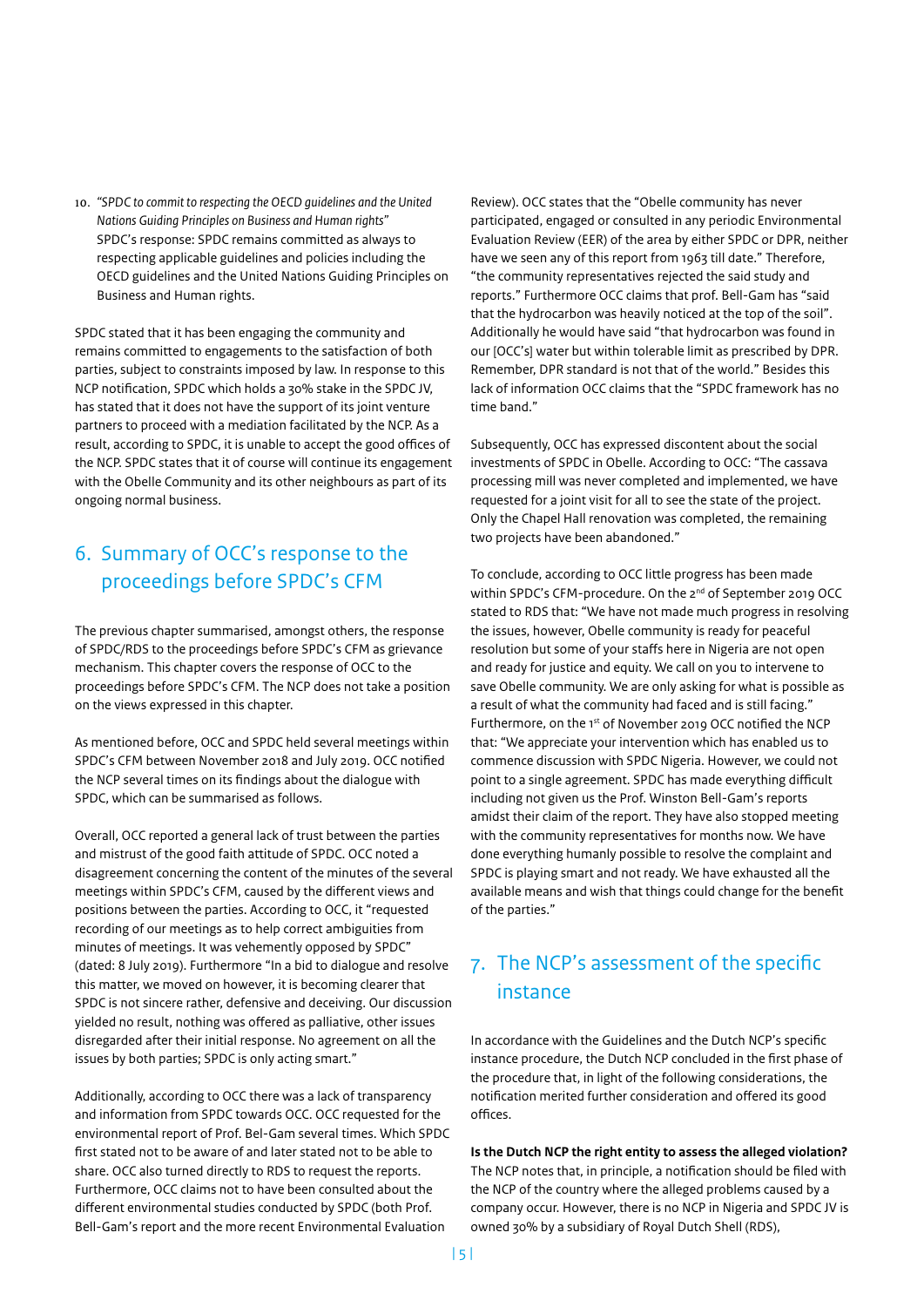headquartered in the Netherlands. Therefore, the Dutch NCP could assess the alleged breaches by SPDC.

#### **What is the identity of the reporting party and its interest in the case?**

The notifying party, Obelle Concern Citizens (OCC) forms a local community living in the village Obelle, Rivers State Niger Delta, which claims to have been affected by the operations of SPDC. OCC identifies itself as 'a social cultural, social economic and political group made up of around 70 Obelle well-educated sons and daughters', whose interest is the development and peace of the community. OCC stated that it has been active since 2014.

#### **Does there seem to be a link between SPDC's activities and the issues raised in the specific instance?**

Shell Petroleum Development Company of Nigeria Limited (SPDC) "is the operator of a Joint Venture Agreement [called: SPDC JV] involving the Nigerian National Petroleum Corporation (NNPC), which holds 55%, Shell 30%, Total Exploration and Production Nigeria Limited (TEPNG) 10% and Nigerian Agip Oil Company limited (NAOC) 5%."3 SPDC JV is owned for 30% by a company in the Shell Group, whose parent company RDS, a multinational enterprise, is headquartered in the Netherlands. The NCP established that there seems to be a link between SPDC's activities and the issues raised in the specific instance by the complainant. The NCP is of the opinion that RDS has a substantial amount of leverage in SPDC JV, due to 30% ownership.

The NCP, as stated above, has initially concluded that this case was sufficiently materialised and substantiated, taking into account that matters concerning this notification were being discussed within the CFM of SPDC. The NCP has taken into account the following considerations:

#### **Are the issues raised by OCC material and substantiated?**

The specific instance concerns the impacts on local communities as a consequence of a gas fire eruption that twenty years ago emanated from a well of SPDC in February 1998. The complainants state that past efforts to raise this complaint have been made in 2008, by some members of New Wave, a socio-cultural association that was active in Obelle at the time, but the issues at stake were not resolved. According to SPDC there seemed not to have been any contact of (representatives of) the Obelle clan with SPDC and/or RDS between 2008 and 2017 on the issues raised in the notification. The NCP was unable to determine whether or which actions were taken by OCC to make the complaint known to SPDC in the period between 1998 and 2018 and if SPDC made itself known to the people in the area as the constructor of the operations.

Also, the NCP was not able to determine whether or not the claims of SPDC, that the Obelle clan and their complaints were not known to SPDC before OCC brought this specific instance to the NCP, were correct. However the NCP wants to draw attention to the fact that SPDC in its recent statements regarding the proceedings in SPDC's

<sup>3</sup> <https://www.shell.com.ng/about-us/what-we-do/spdc.html>

Community Feedback mechanism (CFM) refers to 'several General Memoranda of Understanding that have been in operation with OCC for a long time'. SPDC stated to have a CFM in place since 2012, which has been functioning in its actual form since 2015. Furthermore, SPDC stated that this CFM gave local communities the opportunity to ask questions and inform the CFM about concerns by email, by telephone and via the Community Liaison Officers.

After the NCP had suspended the case on 17 July 2018 and encouraged the parties concerned to consider making use of the CFM of SPDC first, OCC followed up and submitted its notification to SPDC's CFM in August 2018. In November 2018 a dialogue had been initiated within the framework of SPDC's CFM, and parties have expressed at the beginning of the process their intention to continue this dialogue until a truce has been reached. However, when the NCP asked for information about progress made in May 2019, the responses the NCP received from both parties showed that there had not yet been any agreement reached on the outstanding issues. Amongst others, the NCP received remarks on disagreements about the content of the minutes of the meetings, issues with accessibility of information and continued distrust between the parties.

#### **What is the relevance of applicable legislation and procedures, including court rulings?**

To the best of knowledge of the NCP there were no relevant legal issues causing concern for parallel proceedings.

#### **Would the consideration of the specific instance contribute to the Guidelines' objectives and effectiveness?**

With regard to the contents of the complaint (dating back to 1998), the NCP applied – to the extent relevant – the 1991 version of the Guidelines. The forward-looking section of this final statement, the NCP's current procedures and recommendations about SPDC's CFM are based on the current (2011) version of the Guidelines and its Procedural Guidance.

Finally, the Dutch NCP was of the opinion that dealing with this notification would contribute to the Guidelines' purpose and effectiveness by helping to clarify the notified issues, because of the considerations set out above.

Therefore, the Dutch NCP, regarding the issues raised and considering the ongoing CFM-procedure in Nigeria, was of the opinion that this specific instance merited further consideration and thus offered its good offices to help a resolution of the case.

Taking into account the fact that the parties had started to discuss the matters raised in this specific instance in the context of SPDC's CFM, the NCP therefore recommended OCC and SPDC to continue the dialogue within that framework with the aim of achieving an agreement on the matters raised in this specific instance, and offered its good offices to help the parties resolve the outstanding matters, if and in so far as agreed by both parties, in support of the ongoing dialogue in the context of the SPDC's CFM, or otherwise.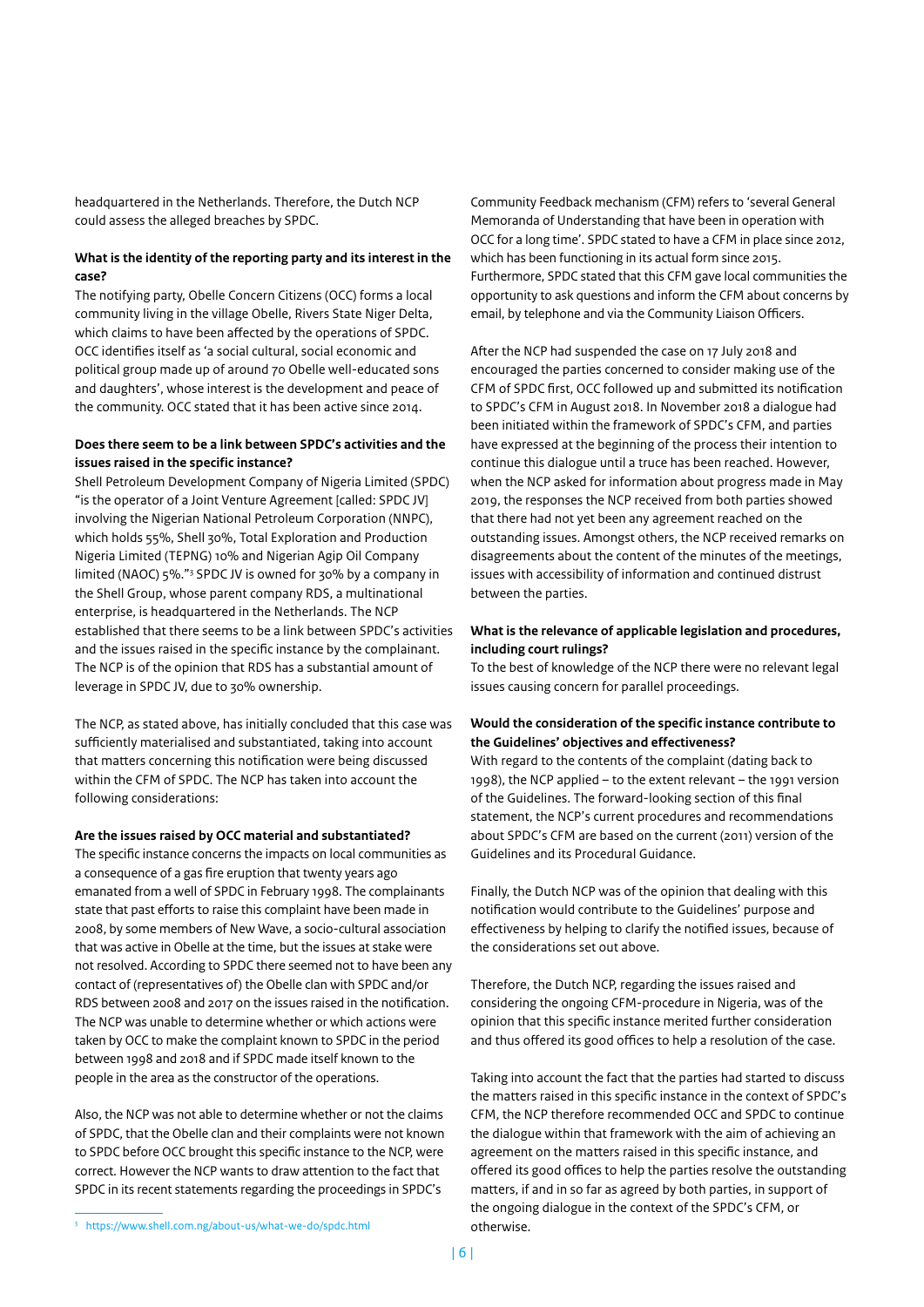#### <span id="page-6-0"></span>8. Conclusion and recommendations of the NCP

On 8 July OCC notified the NCP that it accepted the good offices of the NCP. However, on 10 July 2019 RDS notified the NCP on behalf of SPDC that SPDC declined the good offices of the NCP. As the offer of the NCP's good offices has not been accepted by SPDC, the NCP hereby issues a Final Statement.

The NCP refers to art. 35 of the OECD Guidelines, Procedural Guidance Part II, *"If the parties involved fail to reach agreement on the issues raised or if the NCP finds that one or more parties to the specific instance is unwilling to engage or to participate in good faith, the NCP will issue a statement, and make recommendations as appropriate, on the implementations of the Guidelines. This procedure makes it clear that an NCP will issue a statement, even when it feels that a specific recommendation is not called for. The statement should identify the parties concerned, the issues involved, the date on which the issues were raised with the NCP, any recommendations by the NCP, and any observations the NCP deems appropriate to include on the reasons why the proceedings did not produce an agreement."* 

The NCP notes, on the basis of the information the NCP received from both parties, that both parties have started to discuss the matters raised in this specific instance in the context of SPDC's Community Feedback Mechanism (CFM). Nevertheless the parties unfortunately were unable to conclude an agreement and the parties have stopped meeting since the summer of 2019. The NCP regrets that a dialogue between both parties on the basis of the good offices of and mediation by the NCP has not been accepted by SPDC.

In the light of the OECD Guidelines and the United Nations Guiding Principles (UNGPs) the NCP, when closing this procedure, would like to highlight the requirements these Guidelines and Guiding Principles pose for effective grievance mechanisms. According to these standards, effective grievance mechanisms should deal with complaints in a manner that is legitimate, accessible, impartial, predictable, equitable, transparent and compatible with the OECD Guidelines and international human rights. Furthermore, grievance mechanisms should be a source of continuous learning and based on engagement and dialogue. For example, for a grievance mechanism to be transparent there should be public information available about the procedure it offers, including timeframes, and there should be clear and frequent communication about the progress of individual complaints in order to keep the parties to a grievance procedure informed. Additionally, aggrieved parties should have reasonable access to sources of information, advice and expertise necessary to engage in a grievance process on equal, fair, informed and respectful terms. Furthermore, providing transparency about the mechanism's performance (i.e. statistics, case studies) to wider stakeholders can be important for the legitimacy of the system (Source: UNGPs, 2011, pp. 33-35).

The OECD Due Diligence Guidance for Meaningful Stakeholder Engagement for the Extractive Sector (pp. 60-78) adds to this that: "Clear and functional processes to respond to grievances should be established to enable mitigation and provide early and direct remedy. Enterprises should consult with stakeholders and identify and respond to challenges to providing appropriate remediation. Stakeholders should be involved choosing how adverse impacts are remediated and in assessing the value of damages. Remedy may include apology, restitution, rehabilitation, financial or nonfinancial compensation, satisfaction and guarantees of